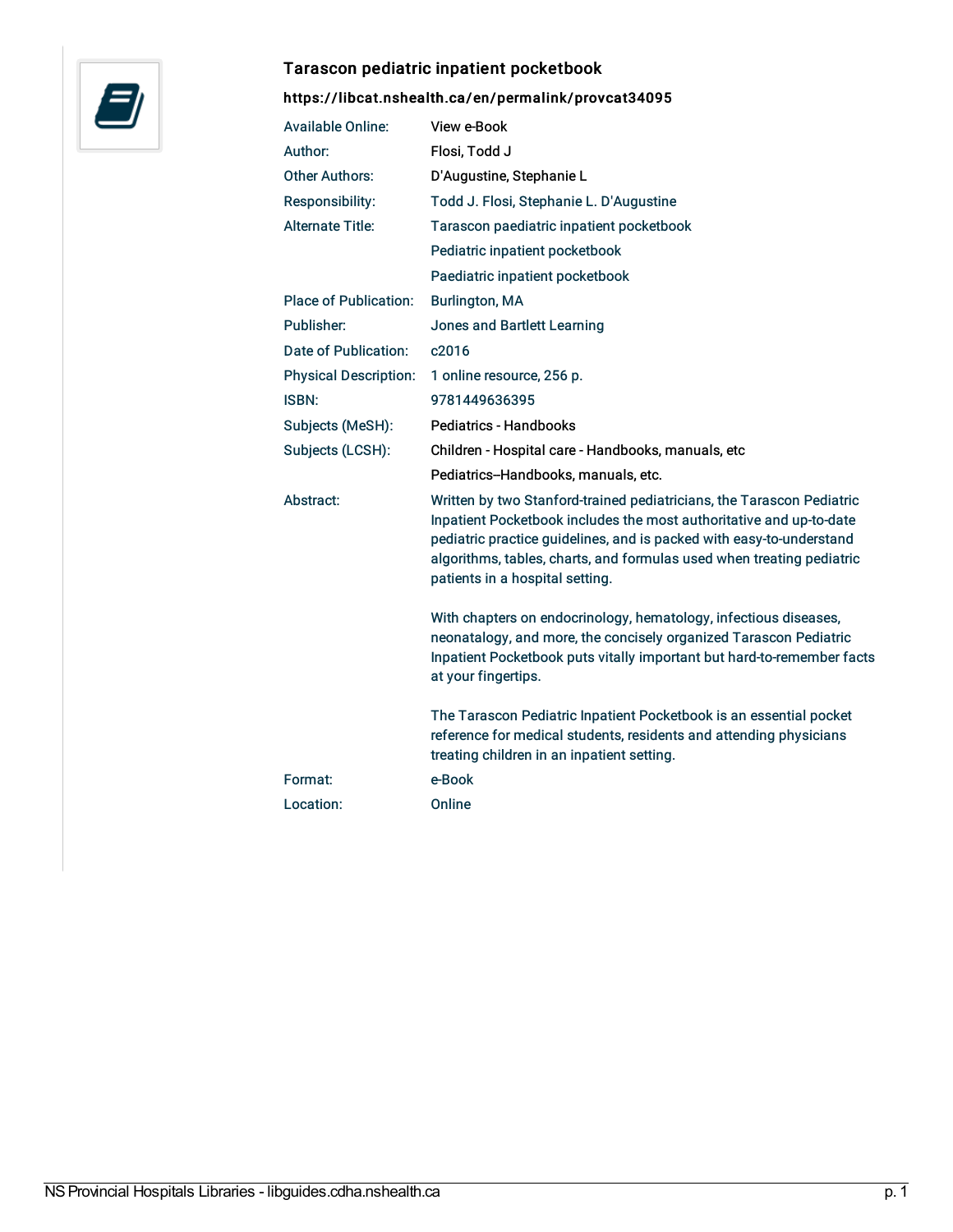

#### About the 'End of Treatment' Bell

## <https://libcat.nshealth.ca/en/permalink/chpams37224>

| <b>Available Online:</b>     | <b>View Pamphlet</b>                                                                                                                                                                                                                                                                                                                                                                                                                                                            |
|------------------------------|---------------------------------------------------------------------------------------------------------------------------------------------------------------------------------------------------------------------------------------------------------------------------------------------------------------------------------------------------------------------------------------------------------------------------------------------------------------------------------|
| <b>Corporate Author:</b>     | IWK. Hematology / Oncology                                                                                                                                                                                                                                                                                                                                                                                                                                                      |
|                              | <b>IWK. Nephrology</b>                                                                                                                                                                                                                                                                                                                                                                                                                                                          |
| <b>Place of Publication:</b> | Halifax, NS                                                                                                                                                                                                                                                                                                                                                                                                                                                                     |
| Publisher:                   | <b>IWK Health Centre</b>                                                                                                                                                                                                                                                                                                                                                                                                                                                        |
| Date of Publication:         | 2020                                                                                                                                                                                                                                                                                                                                                                                                                                                                            |
| Format:                      | Pamphlet                                                                                                                                                                                                                                                                                                                                                                                                                                                                        |
| Language:                    | English                                                                                                                                                                                                                                                                                                                                                                                                                                                                         |
| <b>Physical Description:</b> | 1 electronic document : digital, PDF file                                                                                                                                                                                                                                                                                                                                                                                                                                       |
| Subjects (MeSH):             | Hospitalization                                                                                                                                                                                                                                                                                                                                                                                                                                                                 |
|                              | Inpatients - psychology                                                                                                                                                                                                                                                                                                                                                                                                                                                         |
|                              | Psychology, Child                                                                                                                                                                                                                                                                                                                                                                                                                                                               |
| Subjects (LCSH):             | Child psychology                                                                                                                                                                                                                                                                                                                                                                                                                                                                |
|                              | Children-Hospital care                                                                                                                                                                                                                                                                                                                                                                                                                                                          |
|                              | Hospital patients--Psychology                                                                                                                                                                                                                                                                                                                                                                                                                                                   |
| Abstract:                    | The Hematology, Oncology and Nephrology service at the IWK<br>recognizes that the journey of a life-threatening illness is a hard one,<br>with many challenges and adjustments along the way. Because of this,<br>the team has an 'End of Treatment' bell. The bell is there for children<br>and youth to ring at milestone moments. Ringing the bell means that a<br>child or youth has finished their course of treatment and is ready for the<br>next chapter of their life. |
| <b>Responsibility:</b>       | <b>IWK Hematology / Oncology, Halifax, NS</b>                                                                                                                                                                                                                                                                                                                                                                                                                                   |
| <b>Pamphlet Number:</b>      | PL-1130                                                                                                                                                                                                                                                                                                                                                                                                                                                                         |
| Zone:                        | <b>All Zones</b>                                                                                                                                                                                                                                                                                                                                                                                                                                                                |